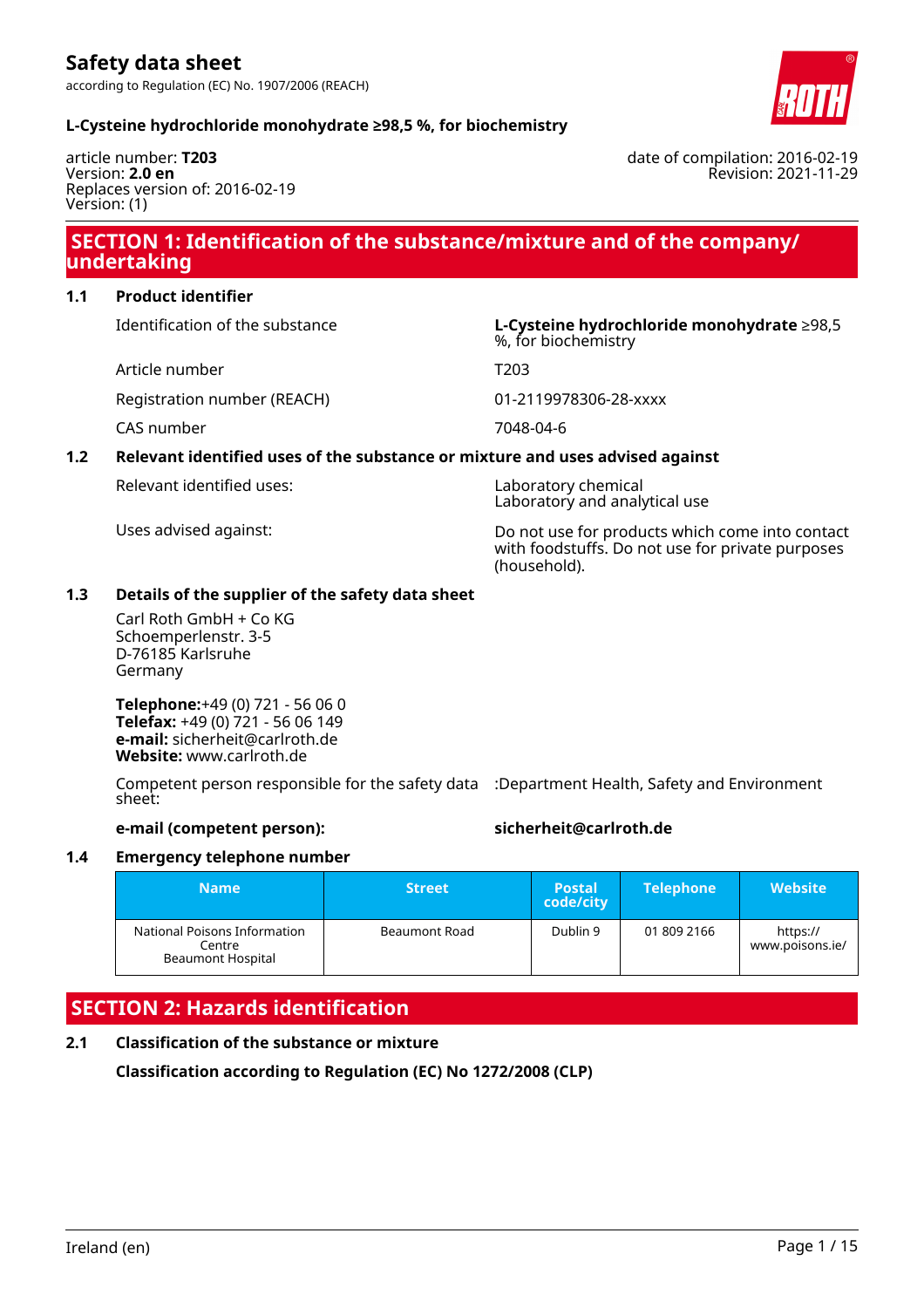according to Regulation (EC) No. 1907/2006 (REACH)



### **L-Cysteine hydrochloride monohydrate ≥98,5 %, for biochemistry**

article number: **T203**

| <b>Section</b> | <b>Hazard class</b>                                                                  | Cat-<br>egory | <b>Hazard class and</b><br>category | <b>Hazard</b><br>statement. |
|----------------|--------------------------------------------------------------------------------------|---------------|-------------------------------------|-----------------------------|
| 3.2            | Skin corrosion/irritation                                                            |               | Skin Irrit, 2                       | H315                        |
| 3.3            | Serious eye damage/eye irritation                                                    |               | Eye Irrit. 2                        | H319                        |
| 3.8R           | Specific target organ toxicity - single exposure (respirat-<br>ory tract irritation) |               | STOT SE 3                           | H335                        |

For full text of abbreviations: see SECTION 16

### **2.2 Label elements**

### **Labelling according to Regulation (EC) No 1272/2008 (CLP)**

| <b>Signal word</b> | Warning |
|--------------------|---------|
| <b>Pictograms</b>  |         |
| GHS07              |         |
| .                  |         |

### **Hazard statements**

| H315 | Causes skin irritation           |
|------|----------------------------------|
| H319 | Causes serious eye irritation    |
| H335 | May cause respiratory irritation |

### **Precautionary statements**

### **Precautionary statements - prevention**

P280 Wear protective gloves/eye protection

### **Precautionary statements - response**

| P302+P352      | IF ON SKIN: Wash with plenty of water                                       |
|----------------|-----------------------------------------------------------------------------|
| P305+P351+P338 | IF IN EYES: Rinse cautiously with water for several minutes. Remove contact |
|                | lenses, if present and easy to do. Continue rinsing                         |
| P337+P313      | If eye irritation persists: Get medical advice/attention                    |

### **Labelling of packages where the contents do not exceed 125 ml**

Signal word: **Warning**

Symbol(s)



### **2.3 Other hazards**

### **Results of PBT and vPvB assessment**

According to the results of its assessment, this substance is not a PBT or a vPvB.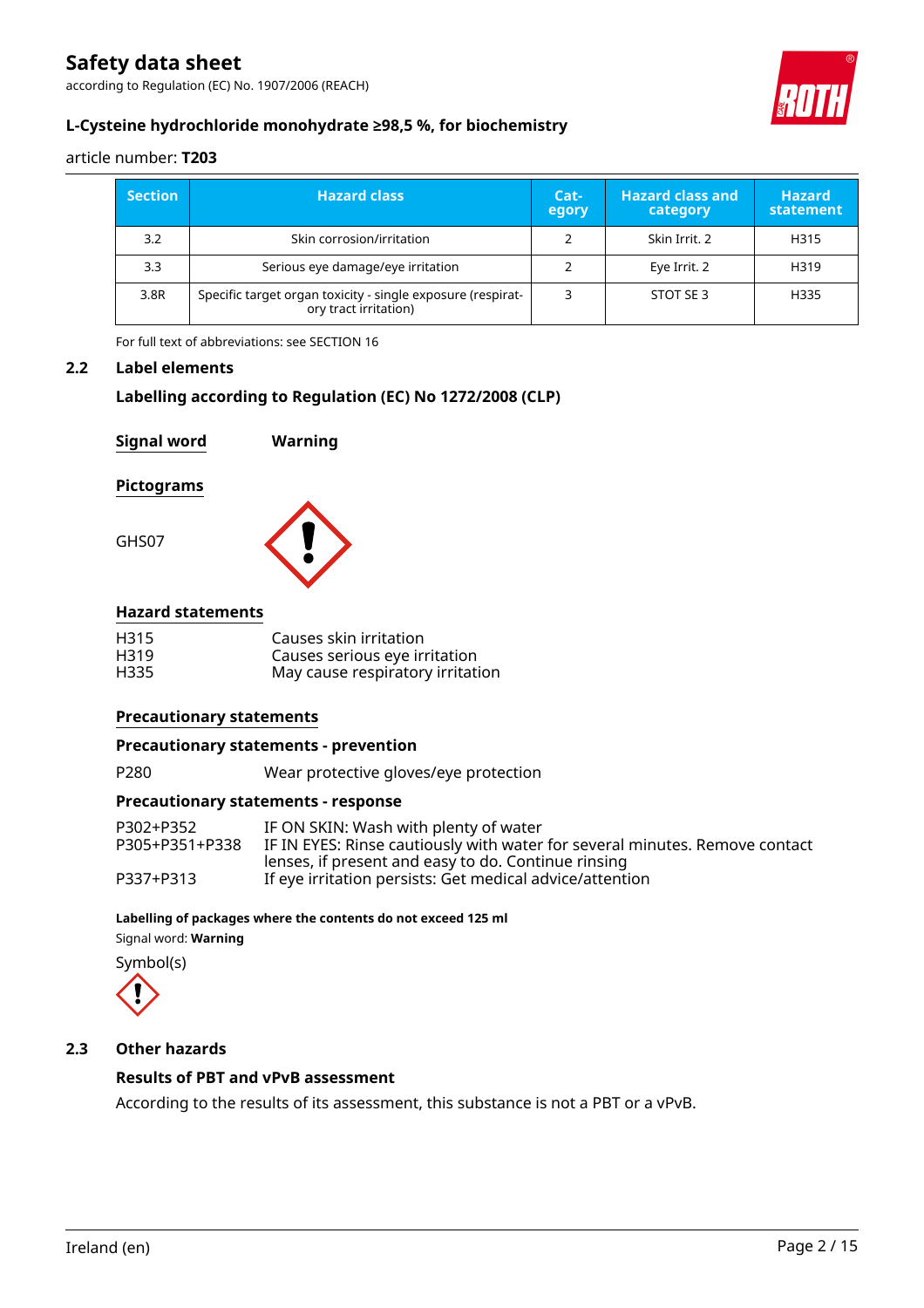according to Regulation (EC) No. 1907/2006 (REACH)



### **L-Cysteine hydrochloride monohydrate ≥98,5 %, for biochemistry**

article number: **T203**

## **SECTION 3: Composition/information on ingredients**

**3.1 Substances**

Molar mass

Name of substance L-Cysteine hydrochloride monohydrate Molecular formula  $C_3H_7NO_2S \cdot HCl \cdot H_2O$ 175,6 $9/_{mol}$ REACH Reg. No 01-2119978306-28-xxxx CAS No 7048-04-6

### **SECTION 4: First aid measures**

### **4.1 Description of first aid measures**



### **General notes**

Take off contaminated clothing.

### **Following inhalation**

Provide fresh air. In all cases of doubt, or when symptoms persist, seek medical advice.

### **Following skin contact**

Rinse skin with water/shower. In case of skin irritation, consult a physician.

### **Following eye contact**

Irrigate copiously with clean, fresh water for at least 10 minutes, holding the eyelids apart. In case of eye irritation consult an ophthalmologist.

### **Following ingestion**

Rinse mouth. Call a doctor if you feel unwell.

### **4.2 Most important symptoms and effects, both acute and delayed**

### Irritation, Cough, Dyspnoea

### **4.3 Indication of any immediate medical attention and special treatment needed** none

### **SECTION 5: Firefighting measures**

### **5.1 Extinguishing media**



### **Suitable extinguishing media**

co-ordinate firefighting measures to the fire surroundings water, foam, alcohol resistant foam, dry extinguishing powder, ABC-powder

### **Unsuitable extinguishing media**

water jet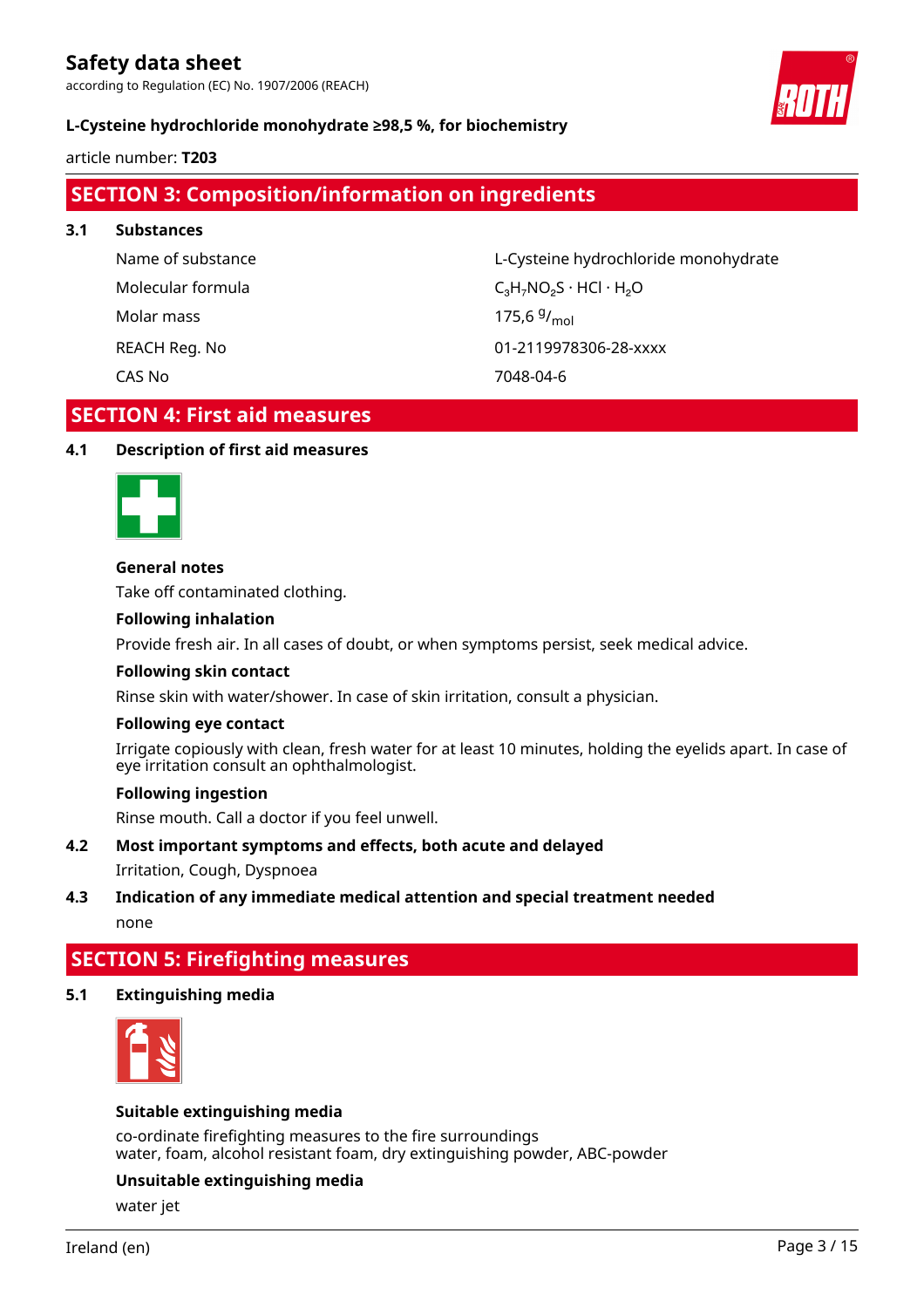according to Regulation (EC) No. 1907/2006 (REACH)

### **L-Cysteine hydrochloride monohydrate ≥98,5 %, for biochemistry**

#### article number: **T203**

#### **5.2 Special hazards arising from the substance or mixture**

Non-combustible.

### **Hazardous combustion products**

In case of fire may be liberated: Nitrogen oxides (NOx), Carbon monoxide (CO), Carbon dioxide (CO₂), Sulphur oxides (SOx)

### **5.3 Advice for firefighters**

In case of fire and/or explosion do not breathe fumes. Fight fire with normal precautions from a reasonable distance. Wear self-contained breathing apparatus.

### **SECTION 6: Accidental release measures**

**6.1 Personal precautions, protective equipment and emergency procedures**



### **For non-emergency personnel**

Wearing of suitable protective equipment (including personal protective equipment referred to under Section 8 of the safety data sheet) to prevent any contamination of skin, eyes and personal clothing. Avoid contact with skin, eyes and clothes. Do not breathe dust.

### **6.2 Environmental precautions**

Keep away from drains, surface and ground water. The product is an acid. Before discharge into sewage plants the product normally needs to be neutralised.

### **6.3 Methods and material for containment and cleaning up**

#### **Advice on how to contain a spill**

Covering of drains. Take up mechanically.

### **Advice on how to clean up a spill**

Take up mechanically. Control of dust.

### **Other information relating to spills and releases**

Place in appropriate containers for disposal. Ventilate affected area.

### **6.4 Reference to other sections**

Hazardous combustion products: see section 5. Personal protective equipment: see section 8. Incompatible materials: see section 10. Disposal considerations: see section 13.

### **SECTION 7: Handling and storage**

### **7.1 Precautions for safe handling**

Use extractor hood (laboratory). Provision of sufficient ventilation. Avoid dust formation.

#### **Measures to prevent fire as well as aerosol and dust generation**

Removal of dust deposits.

### **Advice on general occupational hygiene**

Wash hands before breaks and after work. Keep away from food, drink and animal feedingstuffs.

### **7.2 Conditions for safe storage, including any incompatibilities**

Store in a dry place.

#### **Incompatible substances or mixtures**

Observe hints for combined storage.

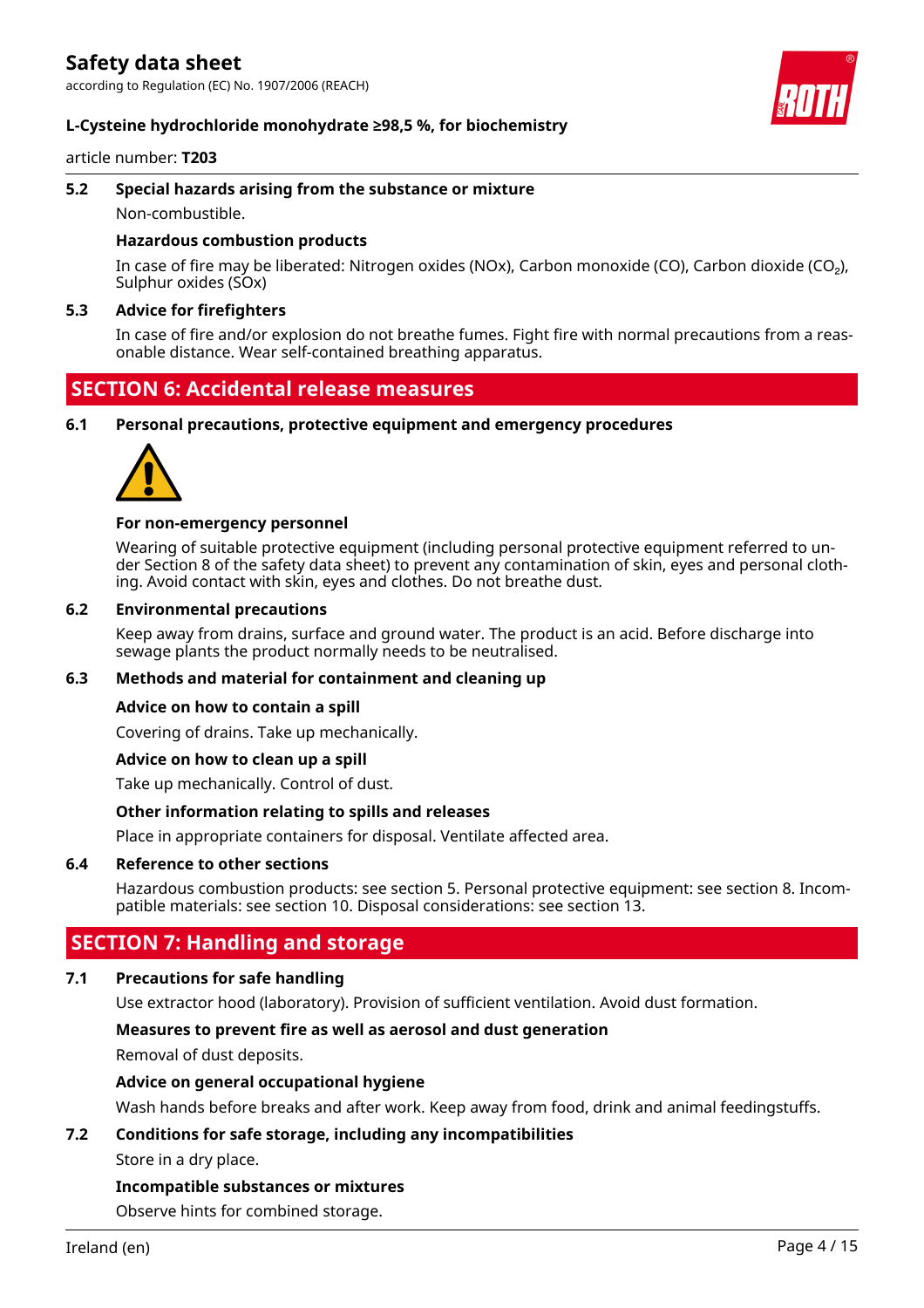according to Regulation (EC) No. 1907/2006 (REACH)

### **L-Cysteine hydrochloride monohydrate ≥98,5 %, for biochemistry**

article number: **T203**

### **Consideration of other advice:**

### **Ventilation requirements**

Use local and general ventilation.

### **Specific designs for storage rooms or vessels**

Recommended storage temperature: 15 – 25 °C

### **7.3 Specific end use(s)**

No information available.

### **SECTION 8: Exposure controls/personal protection**

### **8.1 Control parameters**

### **National limit values**

### **Occupational exposure limit values (Workplace Exposure Limits)**

| Coun<br>try | <b>Name of agent</b> | <b>CAS No</b> | Identifi-<br>er | <b>TWA</b><br>[mg/<br>m <sup>ɜ</sup> ] | <b>STEL</b><br>[mg]<br>$\mathbf{m}^{\mathbf{3}}$ ] | Ceil-<br>ing-C<br>[m͡g/<br>m͡ª] | Nota-<br>tion | <b>Source</b>           |
|-------------|----------------------|---------------|-----------------|----------------------------------------|----------------------------------------------------|---------------------------------|---------------|-------------------------|
| IE          | dusts non-specific   |               | <b>OELV</b>     | 10                                     |                                                    |                                 |               | S.I. No. 619<br>of 2001 |
| IE          | dusts non-specific   |               | <b>OELV</b>     | 4                                      |                                                    |                                 |               | S.I. No. 619<br>of 2001 |

#### **Notation**

Ceiling-C Ceiling value is a limit value above which exposure should not occur

i Inhalable fraction

r Respirable fraction STEL Short-term exposure limit: a limit value above which exposure should not occur and which is related to a 15-

minute period (unless otherwise specified) TWA Time-weighted average (long-term exposure limit): measured or calculated in relation to a reference period of 8 hours time-weighted average (unless otherwise specified)

### **8.2 Exposure controls**

### **Individual protection measures (personal protective equipment)**

### **Eye/face protection**



Use safety goggle with side protection.

### **Skin protection**



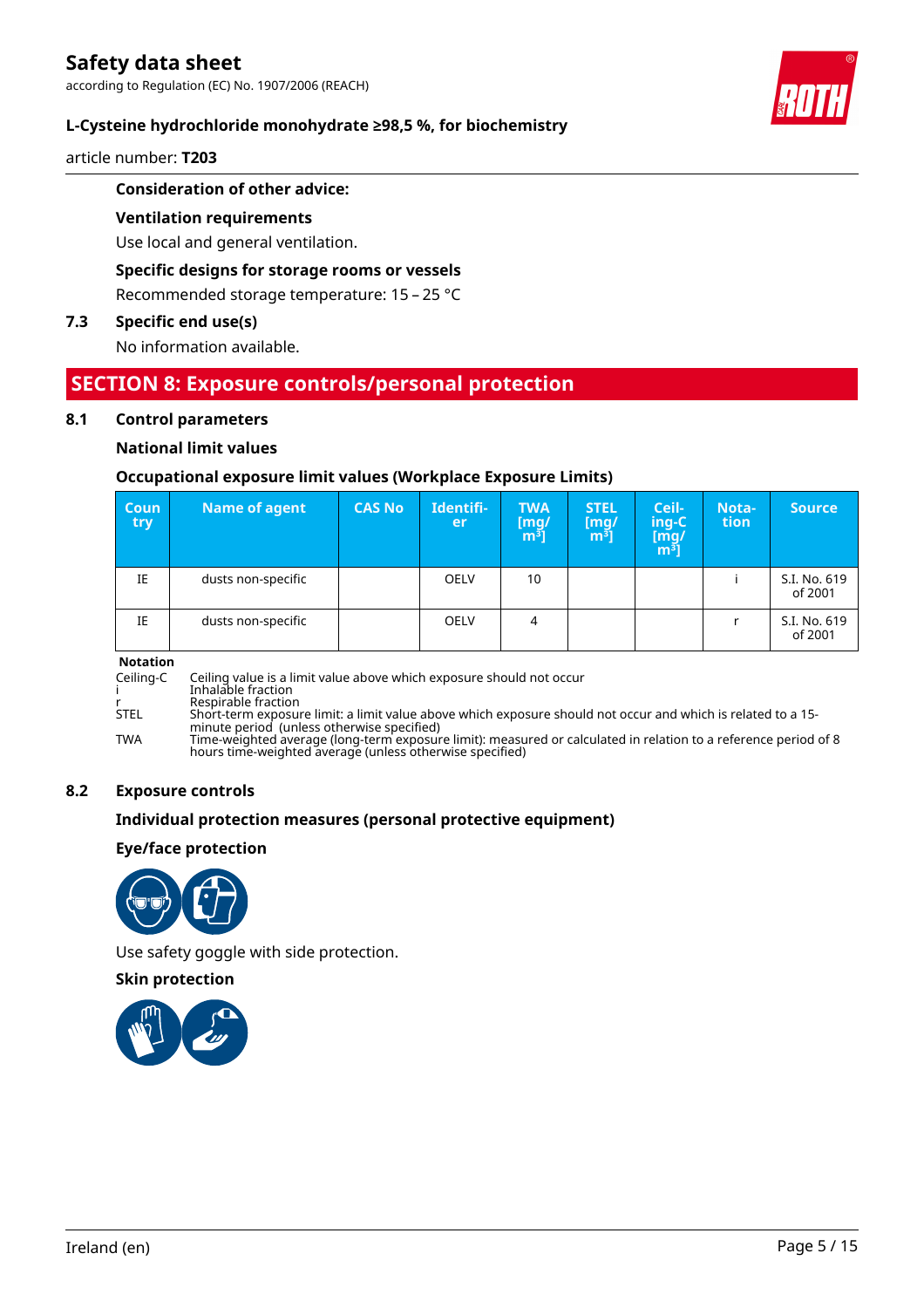

article number: **T203**

### **• hand protection**

Wear suitable gloves. Chemical protection gloves are suitable, which are tested according to EN 374. For special purposes, it is recommended to check the resistance to chemicals of the protective gloves mentioned above together with the supplier of these gloves. The times are approximate values from measurements at 22 ° C and permanent contact. Increased temperatures due to heated substances, body heat etc. and a reduction of the effective layer thickness by stretching can lead to a considerable reduction of the breakthrough time. If in doubt, contact manufacturer. At an approx. 1.5 times larger / smaller layer thickness, the respective breakthrough time is doubled / halved. The data apply only to the pure substance. When transferred to substance mixtures, they may only be considered as a guide.

#### **• type of material**

NBR (Nitrile rubber)

### **• material thickness**

>0,11 mm

### **• breakthrough times of the glove material**

>480 minutes (permeation: level 6)

#### **• other protection measures**

Take recovery periods for skin regeneration. Preventive skin protection (barrier creams/ointments) is recommended.

### **Respiratory protection**



Respiratory protection necessary at: Dust formation. Particulate filter device (EN 143). P2 (filters at least 94 % of airborne particles, colour code: White).

#### **Environmental exposure controls**

Keep away from drains, surface and ground water.

### **SECTION 9: Physical and chemical properties**

### **9.1 Information on basic physical and chemical properties**

| Physical state                                              | solid               |
|-------------------------------------------------------------|---------------------|
| Form                                                        | powder, crystalline |
| Colour                                                      | white               |
| Odour                                                       | stinging            |
| Melting point/freezing point                                | $175 - 178 °C$      |
| Boiling point or initial boiling point and boiling<br>range | not determined      |
| Flammability                                                | non-combustible     |
| Lower and upper explosion limit                             | not determined      |
| Flash point                                                 | not applicable      |
| Auto-ignition temperature                                   | not determined      |
| Decomposition temperature                                   | not relevant        |
|                                                             |                     |

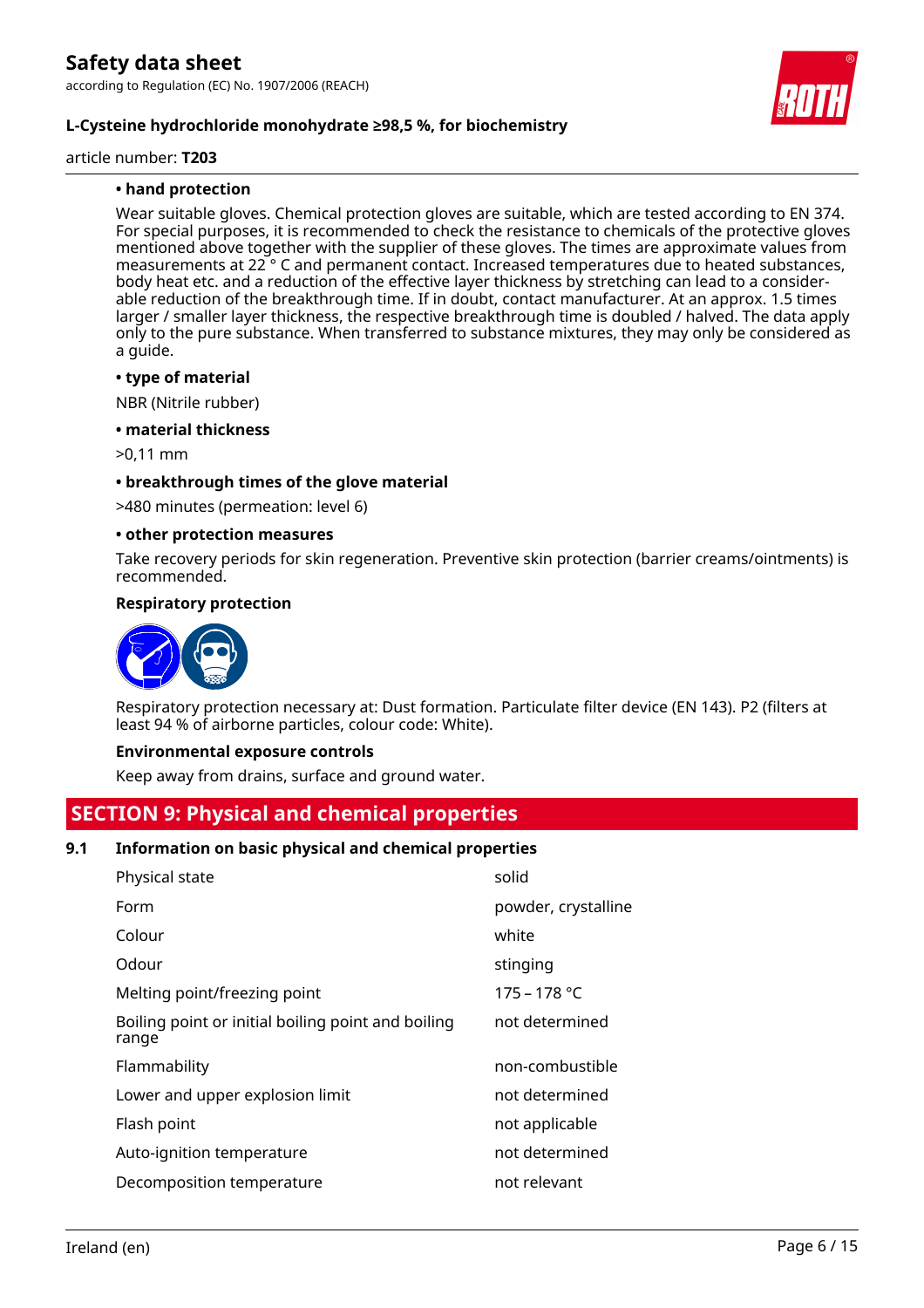article number: **T203**

according to Regulation (EC) No. 1907/2006 (REACH)

### **L-Cysteine hydrochloride monohydrate ≥98,5 %, for biochemistry**



# pH (value) 1,5 – 2 (in aqueous solution: 10 <sup>g</sup> /l , 20 °C) Kinematic viscosity not relevant Solubility(ies) Water solubility /<sub>l</sub> at 20 °C Partition coefficient Partition coefficient n-octanol/water (log value): this information is not available Vapour pressure not determined Density and/or relative density Density **Density** not determined Relative vapour density  $1,526$  at 20 °C (air = 1) Bulk density  $\sim$ 780 kg/<sub>m<sup>3</sub></sup></sub> Particle characteristics No data available. Other safety parameters Oxidising properties none **9.2 Other information** Information with regard to physical hazard classes: hazard classes acc. to GHS (physical hazards): not relevant Other safety characteristics: There is no additional information.

### **SECTION 10: Stability and reactivity**

### **10.1 Reactivity**

This material is not reactive under normal ambient conditions.

### **10.2 Chemical stability**

May cause decomposition by long-term light influence.

### **10.3 Possibility of hazardous reactions**

**Violent reaction with:** strong oxidiser, Strong alkali

### **10.4 Conditions to avoid**

UV-radiation/sunlight. Direct light irradiation. Keep away from heat.

### **10.5 Incompatible materials**

There is no additional information.

### **10.6 Hazardous decomposition products**

Hazardous combustion products: see section 5.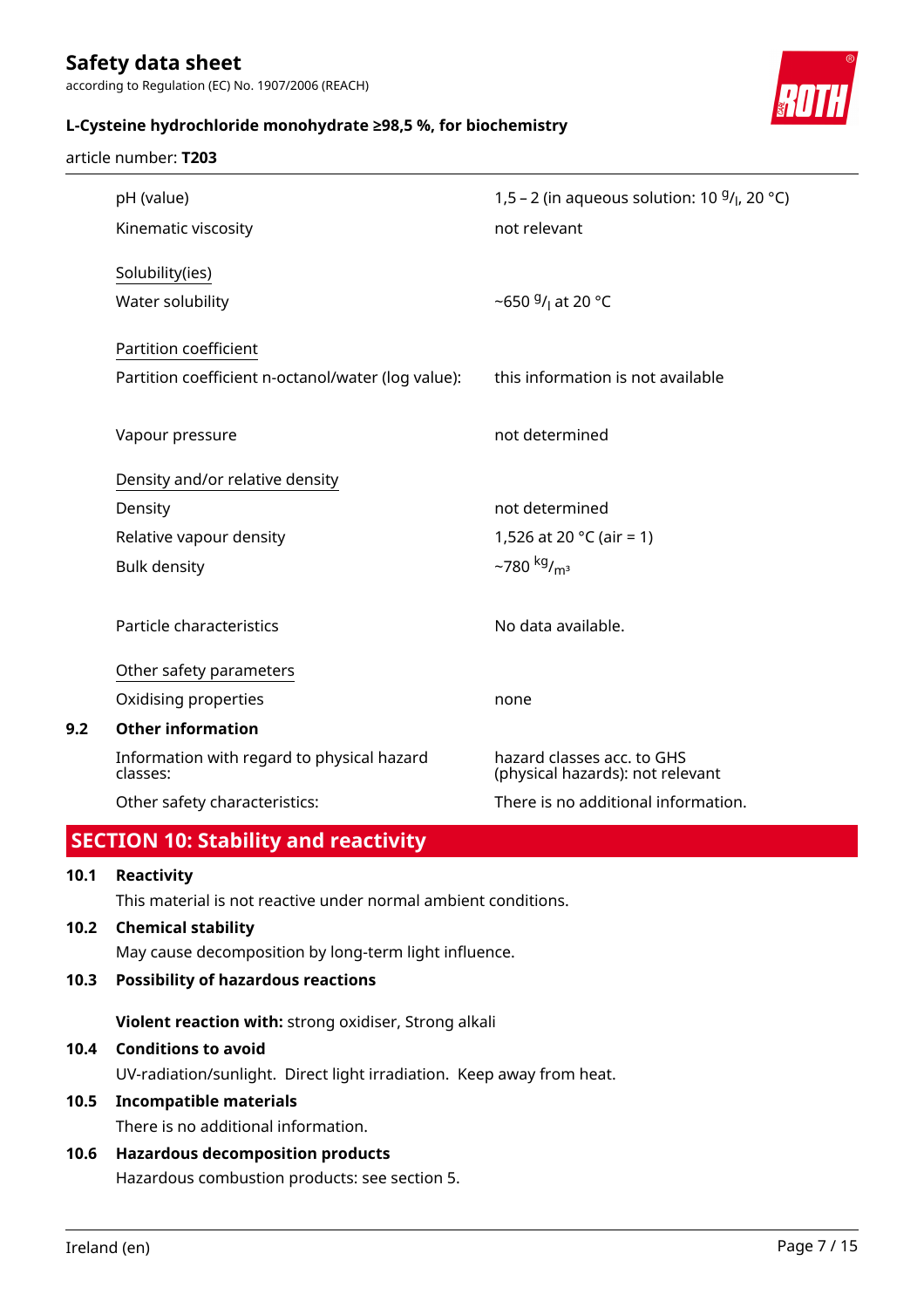according to Regulation (EC) No. 1907/2006 (REACH)

### **L-Cysteine hydrochloride monohydrate ≥98,5 %, for biochemistry**

### article number: **T203**



### **SECTION 11: Toxicological information**

### **11.1 Information on hazard classes as defined in Regulation (EC) No 1272/2008**

**Classification according to GHS (1272/2008/EC, CLP)**

### **Acute toxicity**

Shall not be classified as acutely toxic.

### **Skin corrosion/irritation**

Causes skin irritation.

### **Serious eye damage/eye irritation**

Causes serious eye irritation.

### **Respiratory or skin sensitisation**

Shall not be classified as a respiratory or skin sensitiser.

### **Germ cell mutagenicity**

Shall not be classified as germ cell mutagenic.

### **Carcinogenicity**

Shall not be classified as carcinogenic.

### **Reproductive toxicity**

Shall not be classified as a reproductive toxicant.

### **Specific target organ toxicity - single exposure**

May cause respiratory irritation.

### **Specific target organ toxicity - repeated exposure**

Shall not be classified as a specific target organ toxicant (repeated exposure).

### **Aspiration hazard**

Shall not be classified as presenting an aspiration hazard.

### **Symptoms related to the physical, chemical and toxicological characteristics**

### **• If swallowed**

Data are not available.

#### **• If in eyes**

Causes serious eye irritation

### **• If inhaled**

Irritation to respiratory tract, cough, Dyspnoea

### **• If on skin**

causes skin irritation

### **• Other information**

none

- **11.2 Endocrine disrupting properties** Not listed.
- **11.3 Information on other hazards** There is no additional information.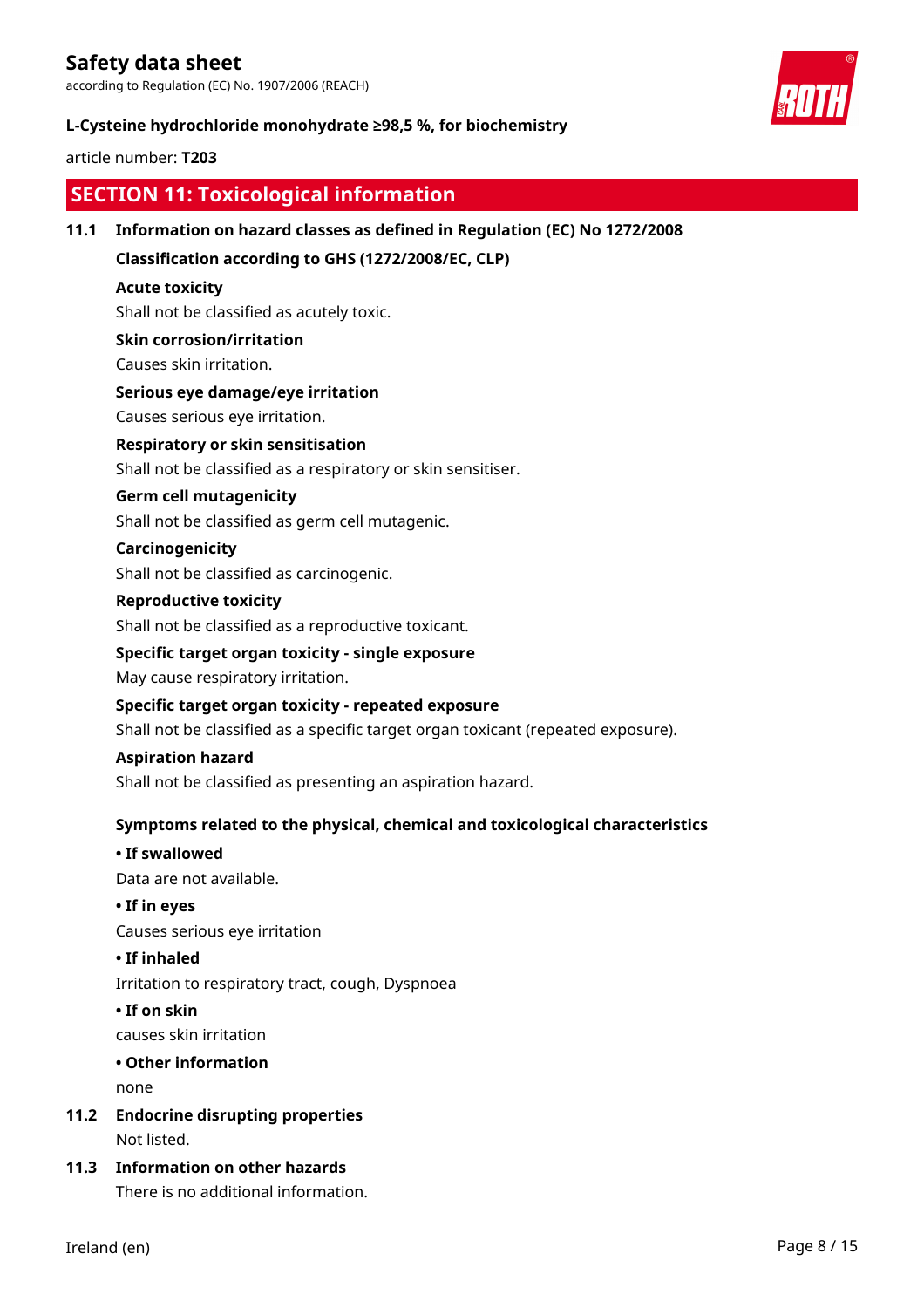according to Regulation (EC) No. 1907/2006 (REACH)

### **L-Cysteine hydrochloride monohydrate ≥98,5 %, for biochemistry**

article number: **T203**



### **SECTION 12: Ecological information**

### **12.1 Toxicity**

Shall not be classified as hazardous to the aquatic environment.

### **Biodegradation**

Data are not available.

### **12.2 Process of degradability**

Theoretical Oxygen Demand with nitrification: 1,139  $mg/m<sub>0</sub>$ Theoretical Oxygen Demand: 0,8198 <sup>mg</sup>/<sub>mg</sub> Theoretical Carbon Dioxide: 0,7517  $^{\mathsf{mg}}$ / $^{\mathsf{mg}}$ 

### **12.3 Bioaccumulative potential**

Data are not available.

### **12.4 Mobility in soil**

Data are not available.

**12.5 Results of PBT and vPvB assessment** Data are not available.

### **12.6 Endocrine disrupting properties** Not listed.

### **12.7 Other adverse effects**

Data are not available.

### **SECTION 13: Disposal considerations**

### **13.1 Waste treatment methods**



This material and its container must be disposed of as hazardous waste. Dispose of contents/container in accordance with local/regional/national/international regulations.

### **Sewage disposal-relevant information**

Do not empty into drains.

### **13.2 Relevant provisions relating to waste**

The allocation of waste identity numbers/waste descriptions must be carried out according to the EEC, specific to the industry and process. Waste catalogue ordinance (Germany).

### **13.3 Remarks**

Waste shall be separated into the categories that can be handled separately by the local or national waste management facilities. Please consider the relevant national or regional provisions.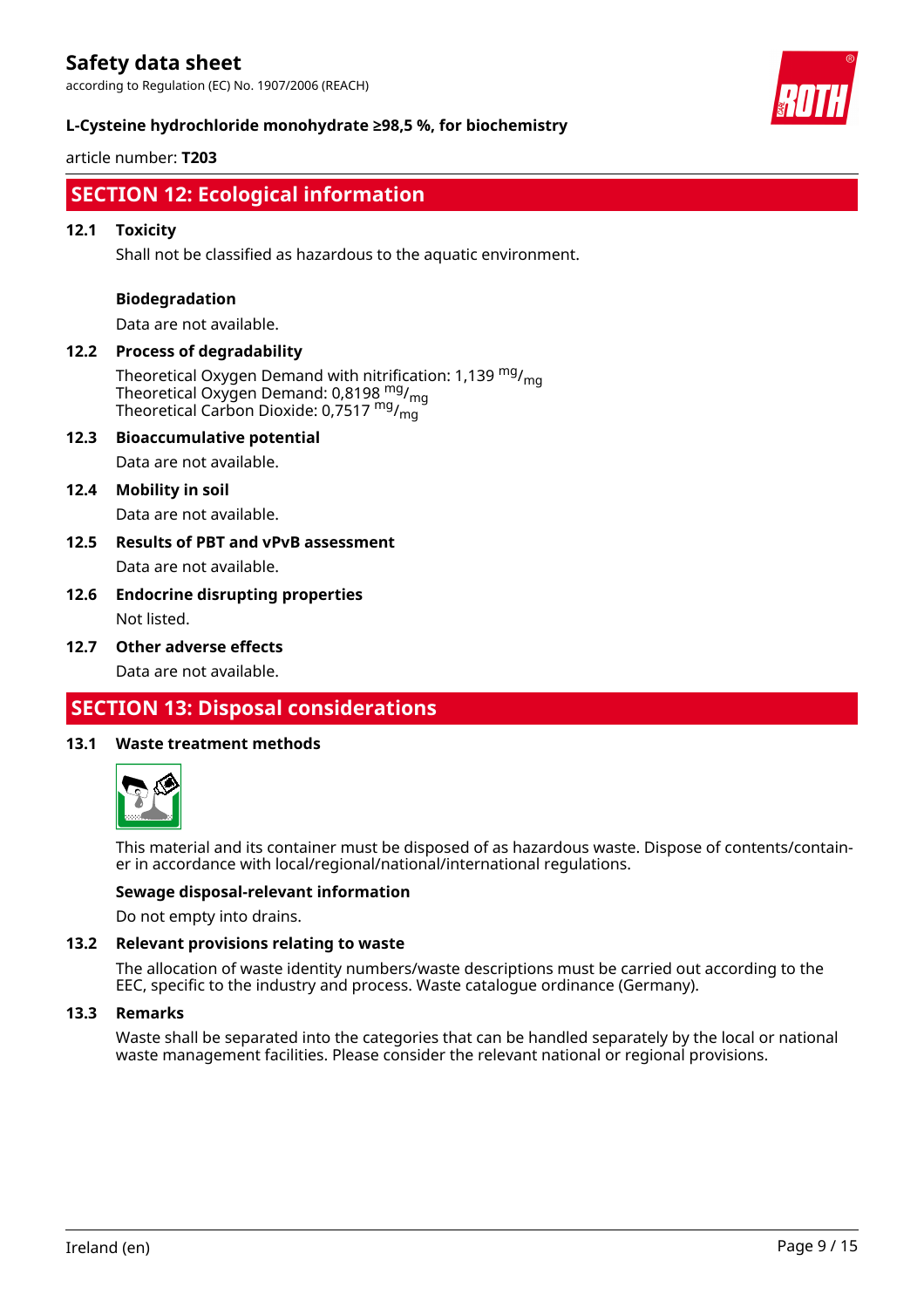according to Regulation (EC) No. 1907/2006 (REACH)

### **L-Cysteine hydrochloride monohydrate ≥98,5 %, for biochemistry**

article number: **T203**

### **SECTION 14: Transport information**

- 
- **14.2 UN proper shipping name** not assigned
- **14.3 Transport hazard class(es)** none
- **14.4 Packing group not assigned not assigned**
- 

### **14.1 UN number or ID number not subject to transport regulations**

**14.5 Environmental hazards** non-environmentally hazardous acc. to the dangerous goods regulations

# **14.6 Special precautions for user**

There is no additional information.

### **14.7 Maritime transport in bulk according to IMO instruments**

The cargo is not intended to be carried in bulk.

### **14.8 Information for each of the UN Model Regulations**

**Transport of dangerous goods by road, rail and inland waterway (ADR/RID/ADN) - Additional information**

Not subject to ADR, RID and ADN.

**International Maritime Dangerous Goods Code (IMDG) - Additional information** Not subject to IMDG.

**International Civil Aviation Organization (ICAO-IATA/DGR) - Additional information**

Not subject to ICAO-IATA.

### **SECTION 15: Regulatory information**

### **15.1 Safety, health and environmental regulations/legislation specific for the substance or mixture**

### **Relevant provisions of the European Union (EU)**

### **Restrictions according to REACH, Annex XVII**

| Dangerous substances with restrictions (REACH, Annex XVII) |                                                      |               |                    |    |  |
|------------------------------------------------------------|------------------------------------------------------|---------------|--------------------|----|--|
| Name of substance                                          | Name acc. to inventory                               | <b>CAS No</b> | <b>Restriction</b> | No |  |
| L-Cysteine hydrochloride mono-<br>hvdrate                  | substances in tattoo inks and perman-<br>ent make-up |               | R75                | 75 |  |

**Legend**

R75 1. Shall not be placed on the market in mixtures for use for tattooing purposes, and mixtures containing any such substances shall not be used for tattooing purposes, after 4 January 2022 if the substance or substances in question is or are present in the following circumstances:

(a) in the case of a substance classified in Part 3 of Annex VI to Regulation (EC) No 1272/2008 as carcinogen category 1A, 1B or 2, or germ cell mutagen category 1A, 1B or 2, the substance is present in the mixture in a concentration equal to or greater than 0,00005 % by weight;

(b) in the case of a substance classified in Part 3 of Annex VI to Regulation (EC) No 1272/2008 as reproductive toxicant category 1A, 1B or 2, the substance is present in the mixture in a concentration equal to or greater than 0,001 % by

weight;"<br>(c) in the case of a substance classified in Part 3 of Annex VI to Regulation (EC) No 1272/2008 as skin sensitiser cat-(c) in the case of a substance classified in Part 3 of Annex VI to Regulation (EC) No 1272/2008 as skin sensitiser category 1, 1A or 1B, the substance is present in the mixture in a concentration equal to or greater than 0,001 % by weight;

(d) in the case of a substance classified in Part 3 of Annex VI to Regulation (EC) No 1272/2008 as skin corrosive category 1, 1A, 1B or 1C or skin irritant category 2, or as serious eye damage category 1 or eye irritant category 2, the substance is present in the mixture in a concentration equal to or greater than: (i) 0,1 % by weight, if the substance is used solely as a pH regulator;

(ii) 0,01 % by weight, in all other cases;

(e) in the case of a substance listed in Annex II to Regulation (EC) No 1223/2009 (\*1), the substance is present in the mixture in a concentration equal to or greater than 0,00005 % by weight;

(f) in the case of a substance for which a condition of one or more of the following kinds is specified in column g (Product type, Body parts) of the table in Annex IV to Regulation (EC) No 1223/2009, the substance is present in the

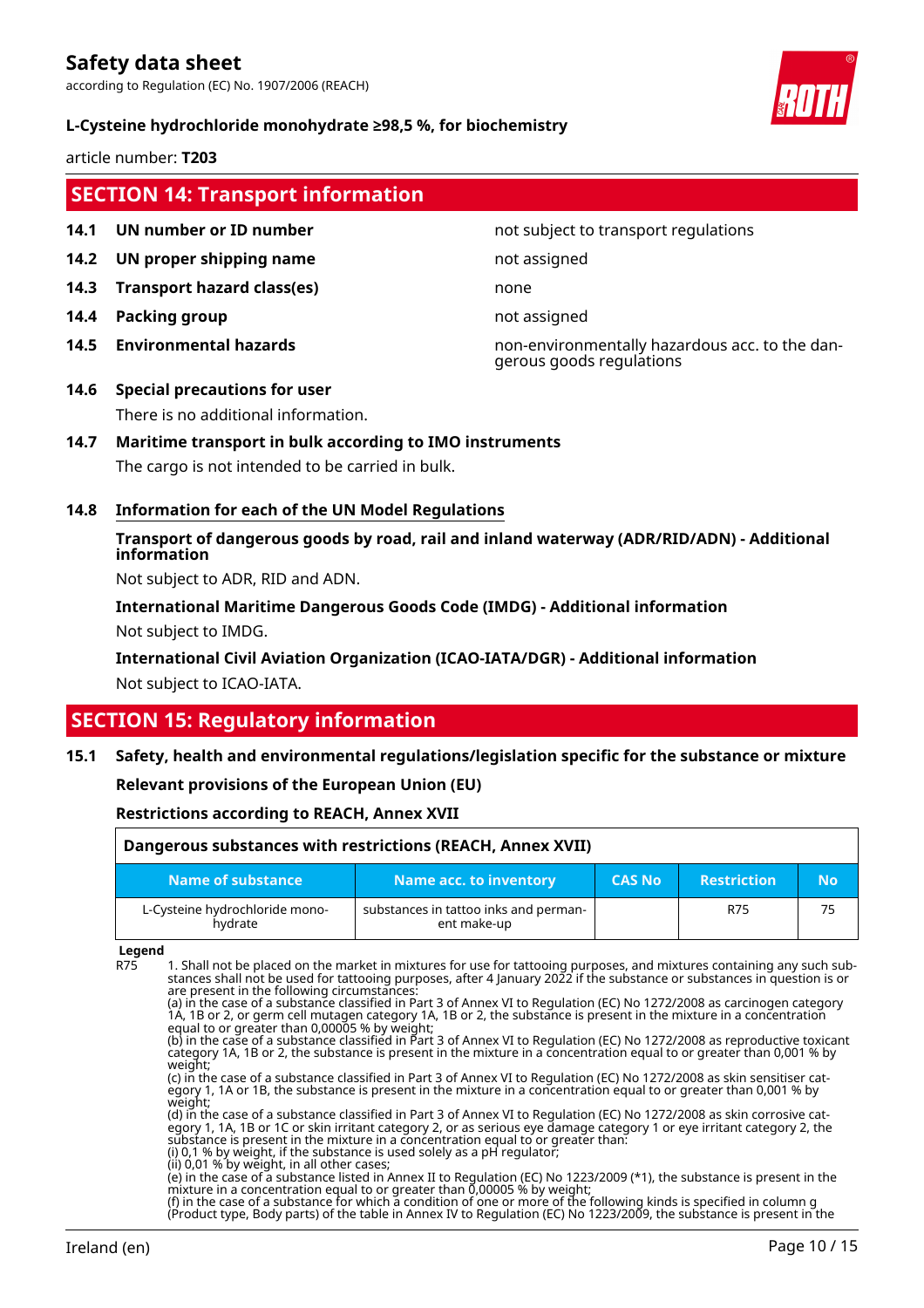according to Regulation (EC) No. 1907/2006 (REACH)

### **L-Cysteine hydrochloride monohydrate ≥98,5 %, for biochemistry**

### article number: **T203**

#### **Legend**

mixture in a concentration equal to or greater than 0,00005 % by weight:

(i) "Rinse-off products";

- (ii) "Not to be used in products applied on mucous membranes";
- (iii) "Not to be used in eye products";

(g) in the case of a substance for which a condition is specified in column h (Maximum concentration in ready for use preparation) or column i (Other) of the table in Annex IV to Regulation (EC) No 1223/2009, the substance is present in the mixture in a concentration, or in some other way, that does not accord with the condition specified in that column; (h) in the case of a substance listed in Appendix 13 to this Annex, the substance is present in the mixture in a concentration equal to or greater than the concentration limit specified for that substance in that Appendix.

2. For the purposes of this entry use of a mixture "for tattooing purposes" means injection or introduction of the mixture into a person's skin, mucous membrane or eyeball, by any process or procedure (including procedures commonly referred to as permanent make-up, cosmetic tattooing, micro-blading and micro-pigmentation), with the aim of making a mark or design on his or her body.

3. If a substance not listed in Appendix 13 falls within more than one of points (a) to (g) of paragraph 1, the strictest concentration limit laid down in the points in question shall apply to that substance. If a substance listed in Appendix 13 also falls within one or more of points (a) to (g) of paragraph 1, the concentration limit laid down in point (h) of paragraph 1 shall apply to that substance.

4. By way of derogation, paragraph 1 shall not apply to the following substances until 4 January 2023:

(a) Pigment Blue 15:3 (CI 74160, EC No 205-685-1, CAS No 147-14-8); (b) Pigment Green 7 (CI 74260, EC No 215-524-7, CAS No 1328-53-6).

5. If Part 3 of Annex VI to Regulation (EC) No 1272/2008 is amended after 4 January 2021 to classify or re-classify a substance such that the substance then becomes caught by point (a), (b), (c) or (d) of paragraph 1 of this entry, or such that it then falls within a different one of those points from the one within which it fell previously, and the date of application of that new or revised classification is after the date referred to in paragraph 1 or, as the case may be, paragraph 4 of this entry, that amendment shall, for the purposes of applying this entry to that substance, be treated as taking effect on the date of application of that new or revised classification.

6. If Annex II or Annex IV to Regulation (EC) No 1223/2009 is amended after 4 January 2021 to list or change the listing of a substance such that the substance then becomes caught by point (e), (f) or (g) of paragraph 1 of this entry, or such that it then falls within a different one of those points from the one within which it fell previously, and the amendment takes effect after the date referred to in paragraph 1 or, as the case may be, paragraph 4 of this entry, that amendment shall, for the purposes of applying this entry to that substance, be treated as taking effect from the date falling 18 months after entry into force of the act by which that amendment was made.

7. Suppliers placing a mixture on the market for use for tattooing purposes shall ensure that, after 4 January 2022, the mixture is marked with the following information:

(a) the statement "Mixture for use in tattoos or permanent make-up";

(b) a reference number to uniquely identify the batch;

(c) the list of ingredients in accordance with the nomenclature established in the glossary of common ingredient names pursuant to Article 33 of Regulation (EC) No 1223/2009, or in the absence of a common ingredient name, the IUPAC name. In the absence of a common ingredient name or IUPAC name, the CAS and EC number. Ingredients shall be listed in descending order by weight or volume of the ingredients at the time of formulation. "Ingredient" means any substance added during the process of formulation and present in the mixture for use for tattooing purposes. Impurities shall not be regarded as ingredients. If the name of a substance, used as ingredient within the meaning of this entry, is already required to be stated on the label in accordance with Regulation (EC) No 1272/2008, that ingredient does not need to be marked in accordance with this Regulation;

(d) the additional statement "pH regulator" for substances falling under point (d)(i) of paragraph 1;

(e) the statement "Contains nickel. Can cause allergic reactions." if the mixture contains nickel below the concentration limit specified in Appendix 13;

(f) the statement "Contains chromium (VI). Can cause allergic reactions." if the mixture contains chromium (VI) below the concentration limit specified in Appendix 13;

(g) safety instructions for use insofar as they are not already required to be stated on the label by Regulation (EC) No 1272/2008.

The information shall be clearly visible, easily legible and marked in a way that is indelible. The information shall be written in the official language(s) of the Member State(s) where the mixture is placed on the market, unless the Member State(s) concerned provide(s) otherwise.

Where necessary because of the size of the package, the information listed in the first subparagraph, except for point (a), shall be included instead in the instructions for use.

Before using a mixture for tattooing purposes, the person using the mixture shall provide the person undergoing the procedure with the information marked on the package or included in the instructions for use pursuant to this paragraph.

8. Mixtures that do not contain the statement "Mixture for use in tattoos or permanent make-up" shall not be used for tattooing purposes.

9. This entry does not apply to substances that are gases at temperature of 20 °C and pressure of 101,3 kPa, or generate a vapour pressure of more than 300 kPa at temperature of 50 °C, with the exception of formaldehyde (CAS No 50- 00-0, EC No 200-001-8).

10. This entry does not apply to the placing on the market of a mixture for use for tattooing purposes, or to the use of a mixture for tattooing purposes, when placed on the market exclusively as a medical device or an accessory to a medical device, within the meaning of Regulation (EU) 2017/745, or when used exclusively as a medical device or an accessory to a medical device, within the same meaning. Where the placing on the market or use may not be exclusively as a medical device or an accessory to a medical device, the requirements of Regulation (EU) 2017/745 and of this Regulation shall apply cumulatively.

### **List of substances subject to authorisation (REACH, Annex XIV)/SVHC - candidate list**

Not listed.

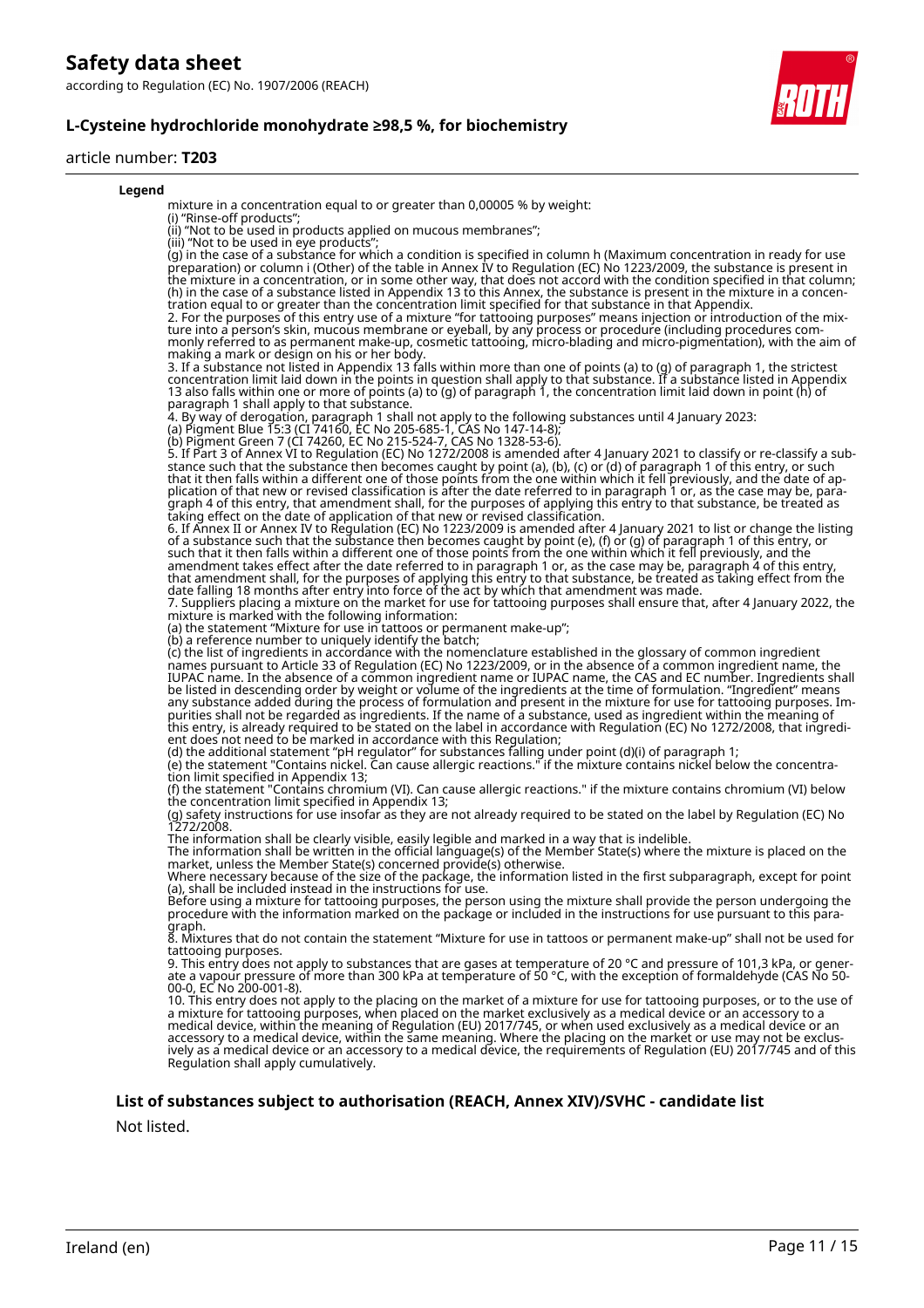according to Regulation (EC) No. 1907/2006 (REACH)



### **L-Cysteine hydrochloride monohydrate ≥98,5 %, for biochemistry**

### article number: **T203**

| <b>Seveso Directive</b> |                                       |                                                                                                   |              |  |  |  |  |
|-------------------------|---------------------------------------|---------------------------------------------------------------------------------------------------|--------------|--|--|--|--|
| 2012/18/EU (Seveso III) |                                       |                                                                                                   |              |  |  |  |  |
| <b>No</b>               | Dangerous substance/hazard categories | Qualifying quantity (tonnes) for the application of lower and upper-tier re-<br><b>auirements</b> | <b>Notes</b> |  |  |  |  |
|                         | not assigned                          |                                                                                                   |              |  |  |  |  |

#### **Deco-Paint Directive**

| <b>VOC content</b> | 0% |
|--------------------|----|
|                    |    |

### **Industrial Emissions Directive (IED)**

| <b>VOC content</b> | ገ % |
|--------------------|-----|
|--------------------|-----|

### **Directive on the restriction of the use of certain hazardous substances in electrical and electronic equipment (RoHS)**

not listed

### **Regulation concerning the establishment of a European Pollutant Release and Transfer Register (PRTR)**

not listed

### **Water Framework Directive (WFD)**

| List of pollutants (WFD)                  |                                                                                                            |               |           |                |
|-------------------------------------------|------------------------------------------------------------------------------------------------------------|---------------|-----------|----------------|
| Name of substance                         | <b>Name acc. to inventory</b>                                                                              | <b>CAS No</b> | Listed in | <b>Remarks</b> |
| L-Cysteine hydrochloride mono-<br>hydrate | Organohalogen compounds and<br>substances which may form such<br>compounds in the aquatic envir-<br>onment |               | A)        |                |

#### **Legend**

A) Indicative list of the main pollutants

### **Regulation on the marketing and use of explosives precursors**

not listed

#### **Regulation on drug precursors**

not listed

### **Regulation on substances that deplete the ozone layer (ODS)**

not listed

### **Regulation concerning the export and import of hazardous chemicals (PIC)**

not listed

### **Regulation on persistent organic pollutants (POP)**

not listed

### **Other information**

Directive 94/33/EC on the protection of young people at work. Observe employment restrictions under the Maternity Protection Directive (92/85/EEC) for expectant or nursing mothers.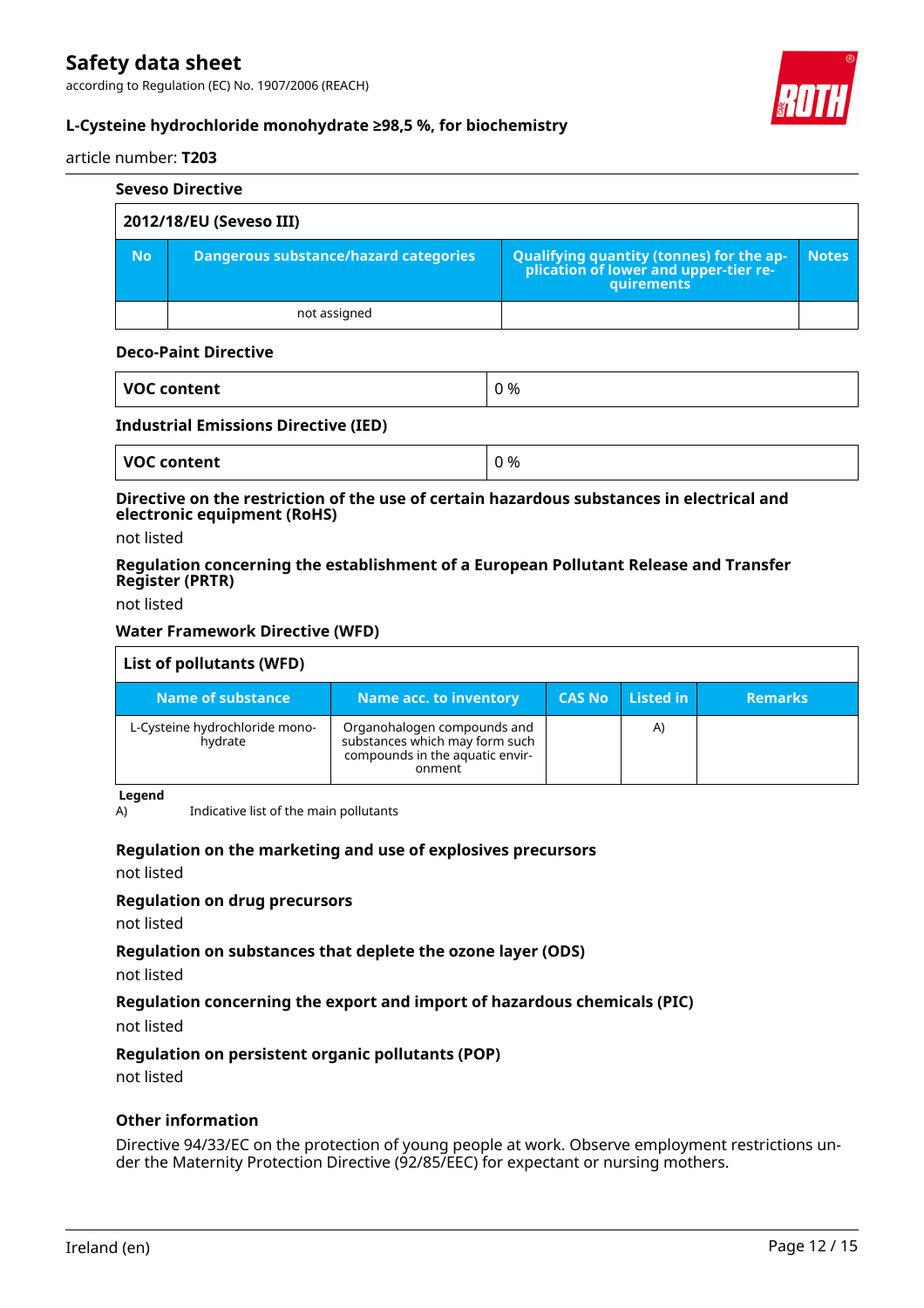according to Regulation (EC) No. 1907/2006 (REACH)



### **L-Cysteine hydrochloride monohydrate ≥98,5 %, for biochemistry**

article number: **T203**

| <b>National inventories</b> |                  |                     |
|-----------------------------|------------------|---------------------|
| <b>Country</b>              | <b>Inventory</b> | <b>Status</b>       |
| AU                          | <b>AICS</b>      | substance is listed |
| <b>CN</b>                   | <b>IECSC</b>     | substance is listed |
| EU                          | <b>ECSI</b>      | substance is listed |
| <b>EU</b>                   | REACH Reg.       | substance is listed |
| <b>KR</b>                   | KECI             | substance is listed |
| NZ                          | NZIoC            | substance is listed |
| <b>PH</b>                   | <b>PICCS</b>     | substance is listed |
| <b>TW</b>                   | <b>TCSI</b>      | substance is listed |

#### **Legend**

AICS Australian Inventory of Chemical Substances

ECSI EC Substance Inventory (EINECS, ELINCS, NLP)

IECSC Inventory of Existing Chemical Substances Produced or Imported in China

KECI Korea Existing Chemicals Inventory

NZIoC New Zealand Inventory of Chemicals

PICCS Philippine Inventory of Chemicals and Chemical Substances (PICCS)

REACH Reg. REACH registered substances

TCSI Taiwan Chemical Substance Inventory

### **15.2 Chemical Safety Assessment**

No Chemical Safety Assessment has been carried out for this substance.

### **SECTION 16: Other information**

### **Indication of changes (revised safety data sheet)**

Alignment to regulation: Regulation (EC) No. 1907/2006 (REACH), amended by 2020/878/EU

Restructuring: section 9, section 14

| <b>Section</b> | <b>Former entry (text/value)</b>                                                    | <b>Actual entry (text/value)</b>                                                                                             | Safety-<br>relev-<br>ant |
|----------------|-------------------------------------------------------------------------------------|------------------------------------------------------------------------------------------------------------------------------|--------------------------|
| 2.1            |                                                                                     | Classification according to Regulation (EC) No<br>1272/2008 (CLP):<br>change in the listing (table)                          | yes                      |
| 2.1            | Remarks:<br>For full text of Hazard- and EU Hazard-state-<br>ments: see SECTION 16. |                                                                                                                              | yes                      |
| 2.2            |                                                                                     | Pictograms:<br>change in the listing (table)                                                                                 | yes                      |
| 2.2            |                                                                                     | Precautionary statements - response:<br>change in the listing (table)                                                        | yes                      |
| 2.3            | Other hazards:<br>There is no additional information.                               | Other hazards                                                                                                                | yes                      |
| 2.3            |                                                                                     | Results of PBT and vPvB assessment:<br>According to the results of its assessment, this<br>substance is not a PBT or a vPvB. | yes                      |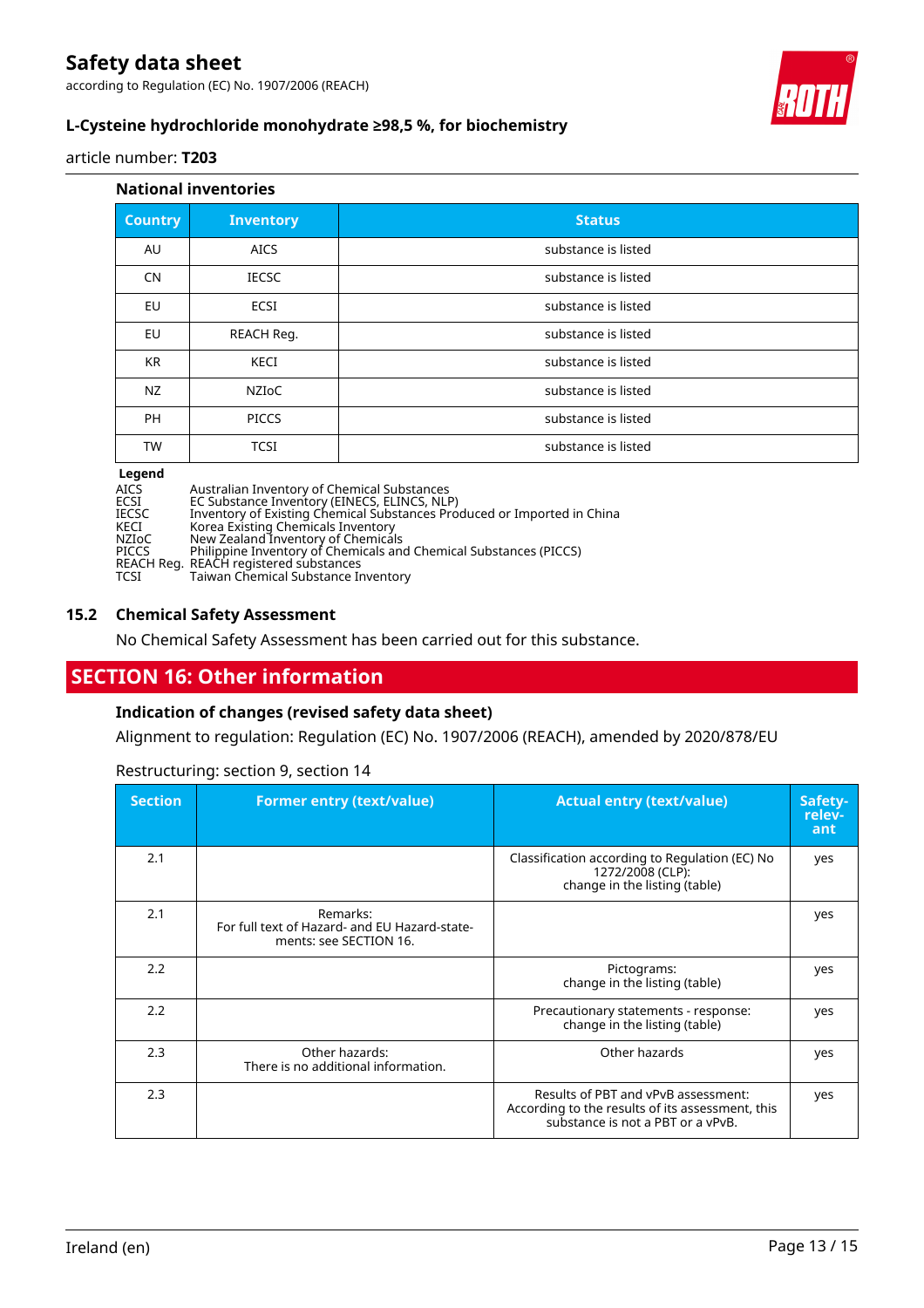according to Regulation (EC) No. 1907/2006 (REACH)



### **L-Cysteine hydrochloride monohydrate ≥98,5 %, for biochemistry**

### article number: **T203**

### **Abbreviations and acronyms**

| Abbr.                   | <b>Descriptions of used abbreviations</b>                                                                                                                                                                                       |  |
|-------------------------|---------------------------------------------------------------------------------------------------------------------------------------------------------------------------------------------------------------------------------|--|
| <b>ADN</b>              | Accord européen relatif au transport international des marchandises dangereuses par voies de naviga-<br>tion intérieures (European Agreement concerning the International Carriage of Dangerous Goods by In-<br>land Waterways) |  |
| <b>ADR</b>              | Accord relatif au transport international des marchandises dangereuses par route (Agreement concern-<br>ing the International Carriage of Dangerous Goods by Road)                                                              |  |
| CAS                     | Chemical Abstracts Service (service that maintains the most comprehensive list of chemical substances)                                                                                                                          |  |
| Ceiling-C               | Ceiling value                                                                                                                                                                                                                   |  |
| <b>CLP</b>              | Regulation (EC) No 1272/2008 on classification, labelling and packaging of substances and mixtures                                                                                                                              |  |
| <b>DGR</b>              | Dangerous Goods Regulations (see IATA/DGR)                                                                                                                                                                                      |  |
| <b>EINECS</b>           | European Inventory of Existing Commercial Chemical Substances                                                                                                                                                                   |  |
| <b>ELINCS</b>           | European List of Notified Chemical Substances                                                                                                                                                                                   |  |
| <b>GHS</b>              | "Globally Harmonized System of Classification and Labelling of Chemicals" developed by the United Na-<br>tions                                                                                                                  |  |
| <b>IATA</b>             | International Air Transport Association                                                                                                                                                                                         |  |
| <b>IATA/DGR</b>         | Dangerous Goods Regulations (DGR) for the air transport (IATA)                                                                                                                                                                  |  |
| <b>ICAO</b>             | International Civil Aviation Organization                                                                                                                                                                                       |  |
| <b>IMDG</b>             | International Maritime Dangerous Goods Code                                                                                                                                                                                     |  |
| <b>NLP</b>              | No-Longer Polymer                                                                                                                                                                                                               |  |
| <b>PBT</b>              | Persistent, Bioaccumulative and Toxic                                                                                                                                                                                           |  |
| <b>REACH</b>            | Registration, Evaluation, Authorisation and Restriction of Chemicals                                                                                                                                                            |  |
| <b>RID</b>              | Règlement concernant le transport International ferroviaire des marchandises Dangereuses (Regula-<br>tions concerning the International carriage of Dangerous goods by Rail)                                                    |  |
| S.I. No. 619 of<br>2001 | Safety, Health and Welfare at Work (Chemical Agents) Regulations 2001                                                                                                                                                           |  |
| <b>STEL</b>             | Short-term exposure limit                                                                                                                                                                                                       |  |
| <b>SVHC</b>             | Substance of Very High Concern                                                                                                                                                                                                  |  |
| <b>TWA</b>              | Time-weighted average                                                                                                                                                                                                           |  |
| <b>VOC</b>              | Volatile Organic Compounds                                                                                                                                                                                                      |  |
| vPvB                    | Very Persistent and very Bioaccumulative                                                                                                                                                                                        |  |

### **Key literature references and sources for data**

Regulation (EC) No 1272/2008 on classification, labelling and packaging of substances and mixtures. Regulation (EC) No. 1907/2006 (REACH), amended by 2020/878/EU.

Transport of dangerous goods by road, rail and inland waterway (ADR/RID/ADN). International Maritime Dangerous Goods Code (IMDG). Dangerous Goods Regulations (DGR) for the air transport (IATA).